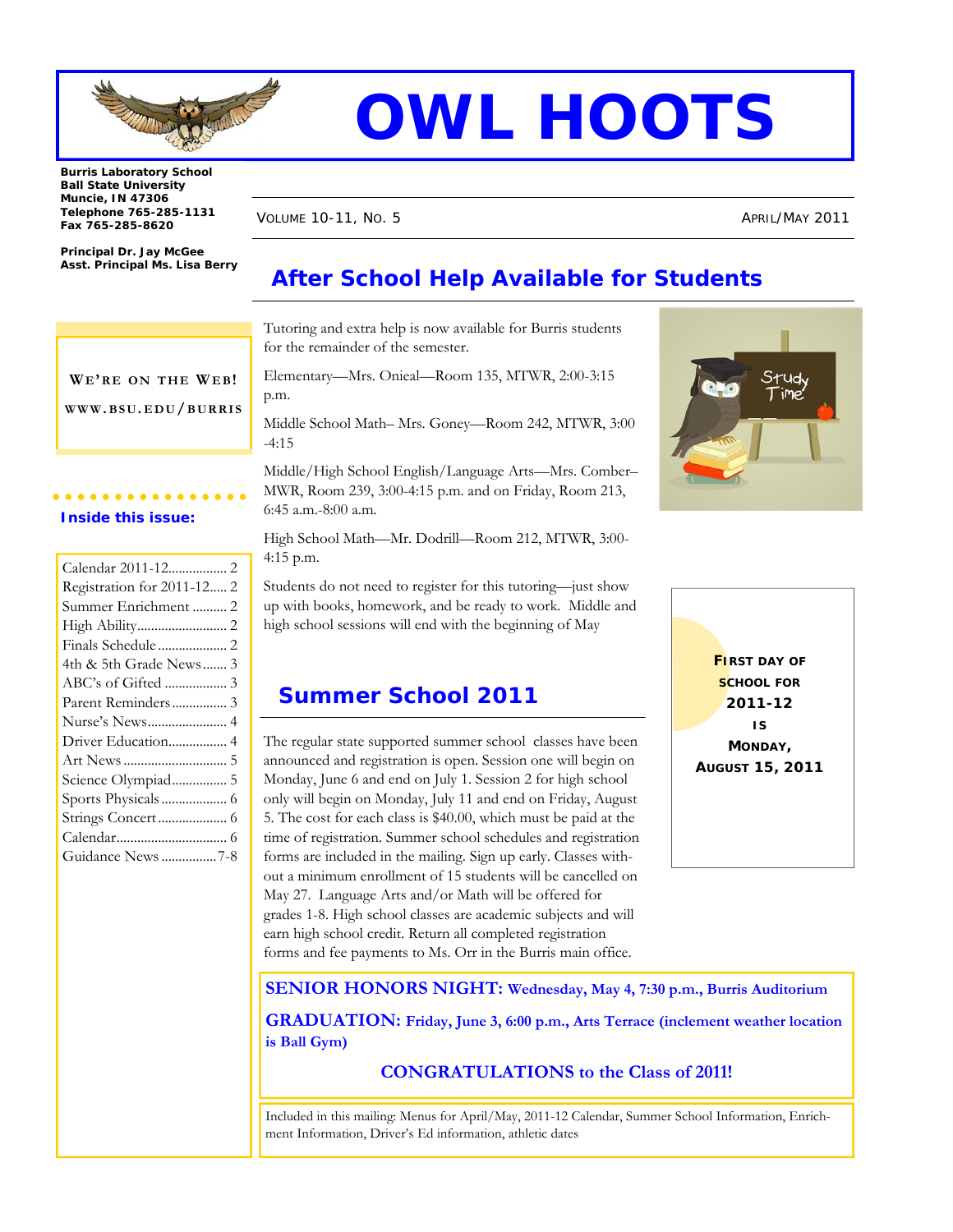#### **Academic Calendar for 2011-12**

The academic calendar has been set for 2011-12. School will start on Monday, August 15. The last day of school (subject to change if there are weather related cancellations) is May 30. Graduation will take place on Friday, June 1. The calendar is included in this mailing and is available on our website. Additional term dates will be announced at a later date.



### **Registration for 2011-12**

Registration dates for 2011-2012 have been announced. A parent must accompany each child to registration to sign permission forms and acknowledge receiving the student handbook. Students will receive schedules and locker assignments during registration.

- Wednesday, August 10, 7:30 a.m. until 6:00 p.m.
- Thursday, August 11, 7:30 a.m. until 4:00 p.m.

## **Summer Enrichment Programs**

Mrs. Huffman is offering "Step Up" (for those students entering kindergarten in the fall) and "Fit for First" (for those just finishing kindergarten). Cost is \$100. A flyer and registration form is included in this mailing

Other enrichment classes to be offered include: Art Camp, Bring Your American Girl Doll to School, Geocaching, Introduction to German Language and Culture, Science Olympiad Summer Camp, and Super Summer Science Camp. These classes will be held from June 6 through June 17. A \$75.00 fee is charged and must be paid at the time of registration. A flyer and registration form is included in this mailing.

## **High Ability Identification**

We are beginning the identification process for our high ability program for the 2011-2012 school year. Parents will be notified by May 20 if their child has qualified for high ability services at Burris in Math, Language Arts, or both. If you do not receive notification, but believe your child exhibits superior achievement and/or ability, you may nominate your child for further testing and consideration. To do so, contact Ashley Flannery in the Counseling Center at 285-2341 or aeflannery@bsu.edu. To view the complete identification plan, or for additional information, please visit our website, www.bsu.edu.burris—look under "Parent and Student Resources", and then "Parents of High Ability Students".

## **High School Finals Schedule**

#### **Thursday, May 12**

8-8:30 – 8 a.m. Class 8:35-9:05 – 9 a.m. Class  $9:10 - 9:40 - 10$  a.m. Class 9:45 – 10:15 – 11 a.m. Class 10:20 – 10:50 – 12 p.m. Class 10:55 – 11:25 – 1 p.m. Class  $11:30 - 12 - 2$  p.m. Class  $12 - 1$  – Lunch 1-3 – 8 a.m. Final

 $8-10-9$  a.m. Final 10-12 – 10 a.m. Final 12-1 – Lunch 1-3 – 11 a.m. Final

**Friday, May 13**

#### **Monday, May 16**

8-10 – 12 p.m. Final 10-12 – 1 p.m. Final 12 – 1-Lunch 1- 3 – 2 p.m. Final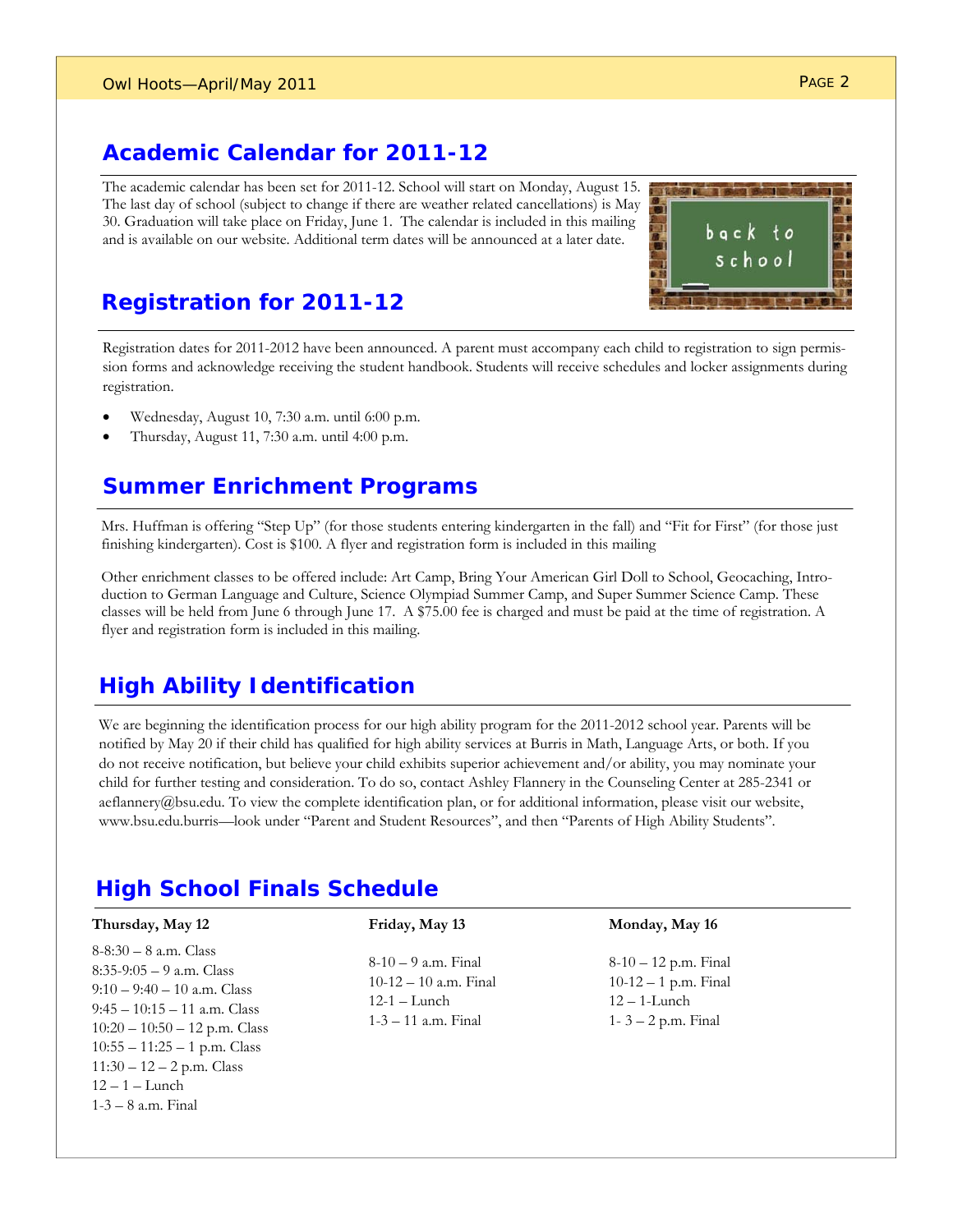## **4th and 5th Grade News**

#### **OUTDOOR EDUCATION/CAMP CROSLEY**

PARENTS WHO ATTENDED THE 4<sup>th</sup> GRADE OUTDOOR EDUCATION meeting on March 17<sup>th</sup> received the behavior contract that is to be shared/discussed with your child, signed, and returned to school. FIFTH GRADE STU-DENTS will have brought their camp forms home to share with parents. Please return the behavior contract and medical information pages ASAP.

IMPORTANT! e are REQUIRED to have a photocopy of your family medical insurance card included with the medical information page.

FRIDAY, MAY 6<sup>th</sup>: MEDICINES, with the completed paperwork for each, are to be sent to school on May 6<sup>th</sup>. This is important! The nurse will carefully check each medicine label and set of directions and will need time to talk with parents should clarification be needed.

FINAL CAMP PAYMENTS are due by April 15<sup>th</sup>, but may be sent in before that date. You should have received a balance update recently.

#### **Please let your child's teacher know if you have any questions!**

Tuesday, May 10th: Meet at the loading dock area at 7:45 a.m. [suitcase, sleeping bag, water bottle].

Friday, May 13th : Meet your child when the buses arrive on Gilbert St. at 3:00 p.m..

#### **FIELD TRIPS:**

**MAY 19: ALL 4TH/5TH GRADE CLASSES** (8:00 A.M.-3:30 P.M.) will TOUR INDIANA STATE HOUSE and CROWN HILL CEMETERY

Students will need a sack lunch. Details will be sent home closer to May 19th.

#### **ABC's of Gifted—Where do I start?**

The NAGC parent web pages are designed to give you ideas and strategies to support your child. The ABCs section has information collected in response to questions parents frequently ask. You can check the full list of topics at: http:// www.nagc.org/index.aspx?id=956

#### **Parent Reminders**



Since the weather is getting warmer, parents are reminded of the following school policies.

Dress Code: School clothes must cover all undergarments and be of a length that covers the chest, stomach area, and lower back at all times. Shorts and skirts must be at least mid-thigh when the student is standing.

Playground: Children must be supervised after school hours by an adult parent or guardian.

Full policies are available in the student handbook.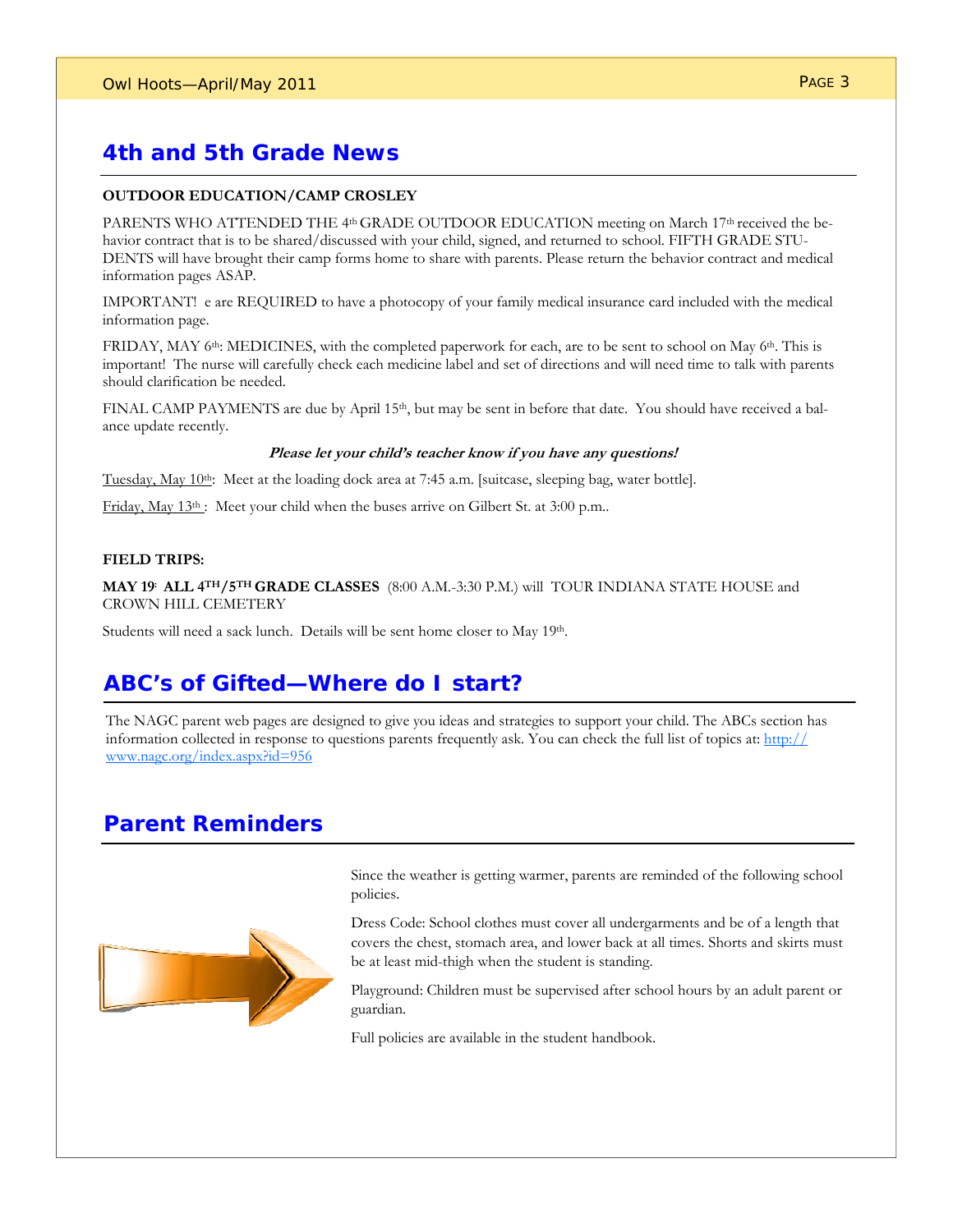## **News from the Nurse—Linda Gray, RN MA**

It is difficult to believe that it is now the time of the year to discuss school physicals and immunizations!

As last year, Burris will require all students **new** to Burris (including kindergarteners) as well as students who will be **entering** grades 4 and 9 to present a copy of a current physical (completed in 2011) as well as immunization records to the school nurse by the **first day of classes on August 15, 2011.** Copies of the Burris physical form can be obtained in the main office.

There were many changes to the Indiana State immunization law last year that affect all Burris students. **All Burris students must be up to date with all immunizations in order to attend Burris beyond the first day of school in August, 2011.**

The following is a summary of the changes that were implemented. If you have any questions, please feel free to call me, 786-285-2340.

- All children entering kindergarten in Indiana are required to have 2 doses of the varicella vaccine or a written history of the disease (chickenpox).
- All 6<sup>th</sup>-12<sup>th</sup> grade students are required to have 2 doses of the varicella vaccine or a written history of the disease (chickenpox).
- All 6th-12th grade students are required to have 1 dose of the tetanus-diphtheria-acellular pertussis vaccine (Tdap) give on or after the 10<sup>th</sup> birthday.
- All 6<sup>th</sup>-12<sup>th</sup> grade students are required to have 1 dose of meningococcal conjugate vaccine (to prevent meningitis).

If your child plans to participate in sports at Burris, the Athletic Office must have an IHSAA athletic physical form on file for the participating student. **PLEASE NOTE**: This means that **TWO** forms should be obtained at the time of your child's doctor's appointment. One form, with the immunization record attached, for the nurse's office and a second form on the IHSAA medical form submitted to the Burris Athletic Office.

The summer months can be an exceedingly busy time in your physician's office. If possible, schedule your children's physical exams early to make certain that they are completed prior to the start of school.

Have a safe and healthy summer......and don't forget to apply the sun screen!!

#### **Driver Education Offered in June**

- Burris will be offering a Driver Education class in June 2011. The times for classroom sessions will be 8:00 to 10:00 a.m. The times for drive sessions will follow class. The possibility exists of having drive sessions on Saturday/ Sunday 8:00 a.m. until 11:00 a.m. and 11:00 a.m. until 2:00 p.m.
- You will find class information concerning dates of class, driving dates, and hopefully answer to other concerns in this newsletter. You should complete the application as soon as possible and return, along with a check for \$275.00 made payable to Burris Driver Education, to: Ray Dawson, Muncie Burris Driver Education, 2000 W. University, Muncie, IN 47306
- It is very important that you reply quickly. Only the first 30 paid applicants will be guaranteed positions in each class. More information concerning permits will follow when application has been received. If you have any further questions please call 285-8607 or 282-0908.

#### **ADVANTAGES OF BURRIS DRIVER EDUCATION**

- **30 hours of detailed classroom instruction, 12 hours of driving observation, 6 hours of personal driving for students. We believe it is important for students to observe other members of their group driving and getting more instruction from the instructor while this observation takes place.**
- **18 hours will be IN THE CAR EXPERIENCE, not the state minimum of 6**
- **No simulators are used.**
- **A grade is given in the class. If your school will accept the transfer for credit, we will be happy to provide this information to your school.**
- **Many insurance companies offer substantial rate reductions as good student discounts**
- **Burris instructors are certified to give the actual Driving Test once Dr. Ed. is completed, meaning the student will not have to take the test at the BMV if they pass the driving test with a Burris instructor.**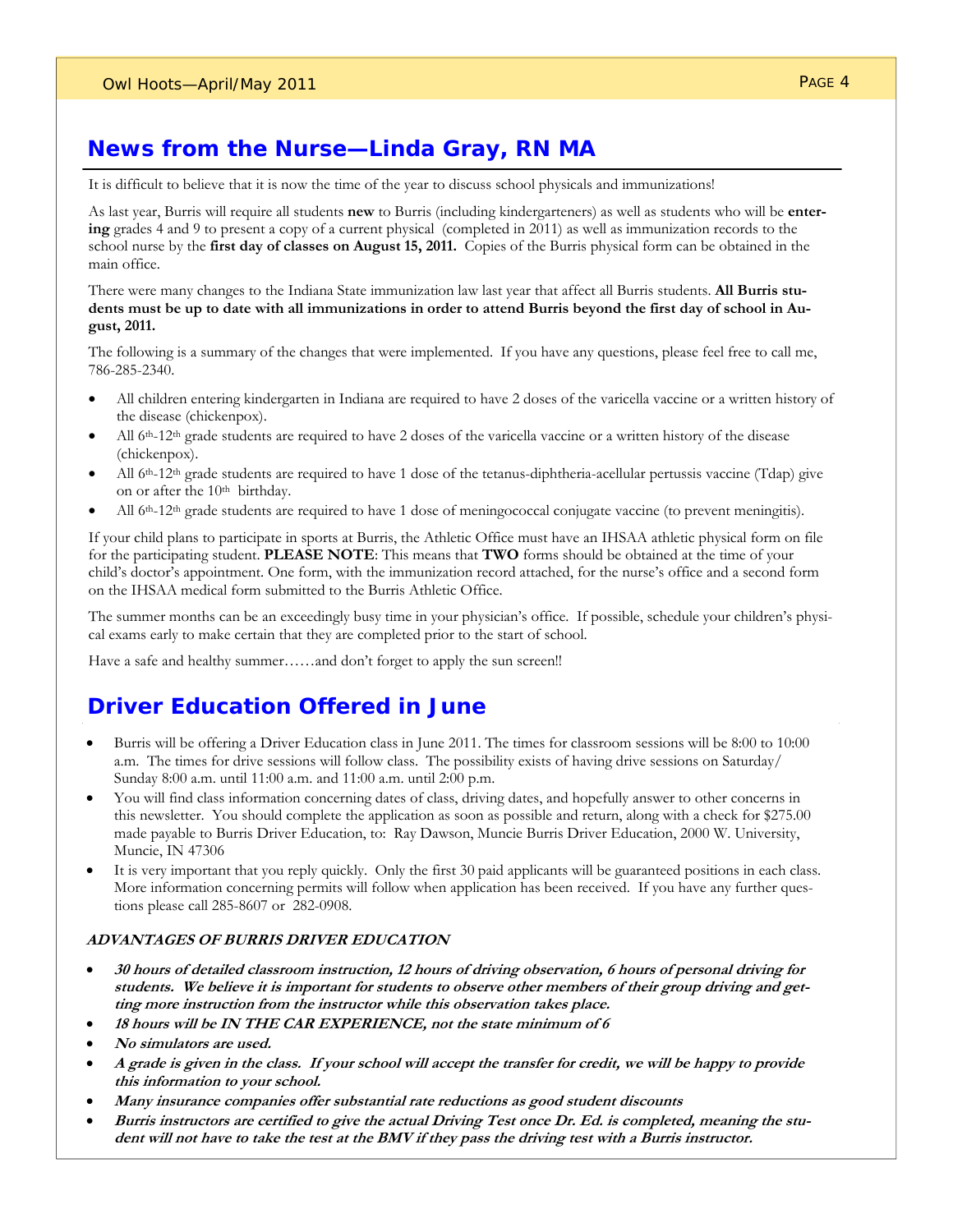#### **Art News—Mrs. Morton**

It seems like the year has just flown by in the art room!

The Kindergarten and First grade students have been learning about and using the elements and principles of design for the many projects that we have worked on throughout the year. As of this writing, I still have a few surprises up my sleeve that we will be working on before the end of the year! Have a great summer, encourage your student to observe the world around them and get out and have fun.

The second through fifth grade students have spent the year studying several different cultures. In March and into April, they looked at the arts and cultures of Oceania. The second and third graders made their own versions of an aboriginal Australian instrument, the didgeridoo, adding their own flair to a traditional design. The fourth and fifth grade students used a traditional tribal symbol from the Maori of New Zealand and made koru drawings. They will end the year studying Asia with several energizing projects! With a generous Bell grant from the Community Foundation, each student in grades two through five will



make their very own kite in April and May. The students will choose a design that they like from several traditional cultural designs and build their own kite. We will talk about some engineering terms – frame, sails and knots, and we will add some science terms with the tail, bridle and tow point. At the end of the project, all of the classes will get to go outside and test their engineering skills by putting their kite in the air. We will also work on a project inspired by the story of Sadako from Japan. Sadako was a young girl who was exposed to radiation during the bombing of Hiroshima at the end of World War II. She died at age 12 of leukemia, an aftereffect of her exposure to the radiation. Each year a peace ceremony is held in August in Hiroshima and students from all around the world send paper cranes as an offering of peace. The whole Burris community: students, Academy students, parents, siblings - basically anyone who wants to join in are welcome to learn to fold a paper crane. Our goal will be one thousand – which will be joined and packaged and taken with the next group to visit Japan, to be sent on to Hiroshima. This is a very timely project, given the recent disastrous events in Japan. Please stop by and see our progress and join in the fun!

The second through fifth grade students have also completed the first of a two-year research study with the Ball State University Museum of Art. Visual Thinking Strategies (VTS) is a national model that has been used in schools and museums for nearly 20 years. While it uses art as the basis for developing critical thinking skills it is transferable to other areas as the Burris teachers are observing from first hand experience. The Look to Learn project has been a great success so far. Teachers and observers have noticed that students are making observations and using details to support their thoughts. I know that I have seen students who have had very insightful comments about works of art that I have been pleasantly surprised by. I look forward to working with the incoming third grade students next year, in addition to expanding the critical thinking skills of the fourth and fifth grade students.

I will be offering Art Camp again this summer from June 6-17. Please see the front office (and this mailing!) for more information and forms to sign your student(s) up. We will have all kinds of messy fun both inside and out. I'm gearing up for some new projects and some classics that are always fun no matter how many times you make them! Spaces fill up fast, reserve yours today.

I look forward to seeing everyone's bright shiny smiles in August – have a fun-filled, colorful summer.

## **Science Olympiad—Mrs. McRae**

Burris Middle School students participated in the 2011 regional Science Olympiad, held at Indiana University Southeast on Saturday, February 12<sup>th</sup>. Team members included: Hannah Komanapalli, Rithika Mehta, Kartik Gannamaneni, Allison Hunt, Brandon Bookout, Alex Ramos, Morgan Hicks, Zarin Hyder, Phillip Burgess, Olivia Miller, Michaela Barber, Daniel Etchison, and Kenyah Gross.

There were a total of 23 event challenges including Anatomy, Awesome Aquifers, Battery Buggy, Bottle Rockets, Can't Judge a Powder, Compute This, Crime Busters, Disease Detectives, Dynamic Planet, Ecology, Experimental Design, Fossils, Junkyard Challenge, Meteorology, Microbe Mission, Optics, Ornithology, Road Scholar, Shock Value, Solar System, Storm the Castle, Towers, and Write It Do It.

Burris team members earned 9 sixth place, 6 fifth place, 2 fourth place, 1 third place, 3 second place, and 2 first place standings in the individual categories. We look forward to next year's competition! Any student, grades 6-8, interested in being a part of the Burris Team next year is welcome to attend our first ever Science Olympiad summer camp. Look for more info in the Summer Enrichment brochure.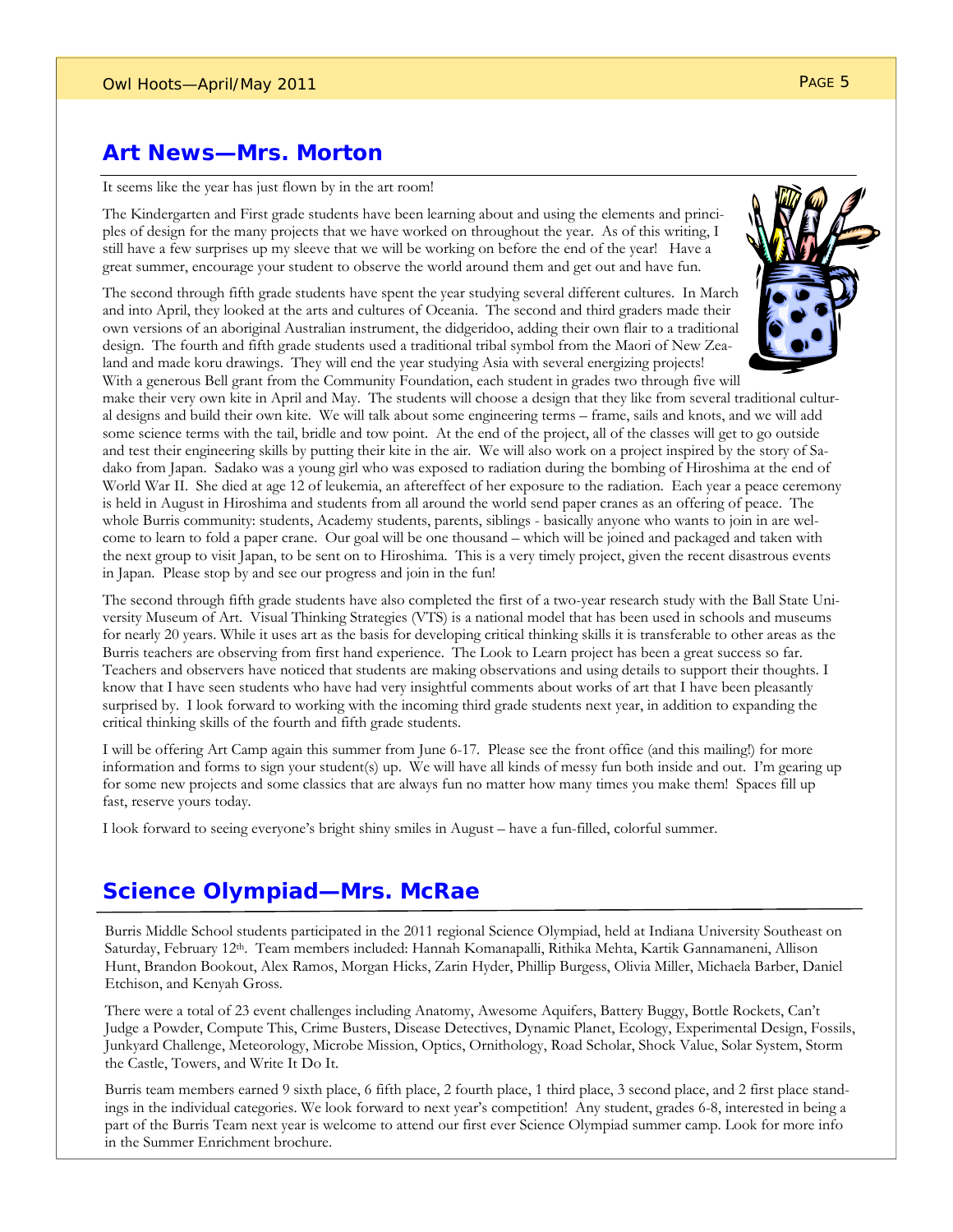# **Sports Physicals Offered**

Central Indiana Orthopedics, pc and Sports Medicine is offering sports physicals for the 2011-2012 school year. The cost is \$15.00.

Locations and Times:

- Anderson Orthopedic Center, Saturday, May 21, 9 a.m. to 12 noon, 2610 Enterprise Drive, Anderson, IN
- Muncie Orthopedic Center, Saturday June 25, 8 a.m. to 11 a.m., 3600 W. Bethel Avenue, Muncie, IN

\*\*Sports Physical Forms can be obtained from the Burris Athletic Website or the Athletic Office. This form MUST have all information completed when you have the physical performed.

# **Elementary Strings Spring Concert**

Come enjoy the Elementary Strings Spring Concert Wednesday, May 25! Grades 1-5

6:30 p.m. in Burris auditorium. Performers Grades 2-5: Be there at 6:00 p.m

#### **Schedule of Events—April**

#### **Schedule of Events—May**

- April 8—School will be in session.
- April 15—End of 5th Six Weeks for Middle School
- April 22—No School

#### • May 4-Senior Honors Night

- May 12-16—Finals for High School
- May 17—May Term Begins for High School
- May 30—No School, Memorial Day
- June 2—Last Day of School
- June 3—Graduation, 6:00 p.m.

**All calendar events and sporting events can be found on the official** 

**Burris calendar: www.dynacal.com/burris**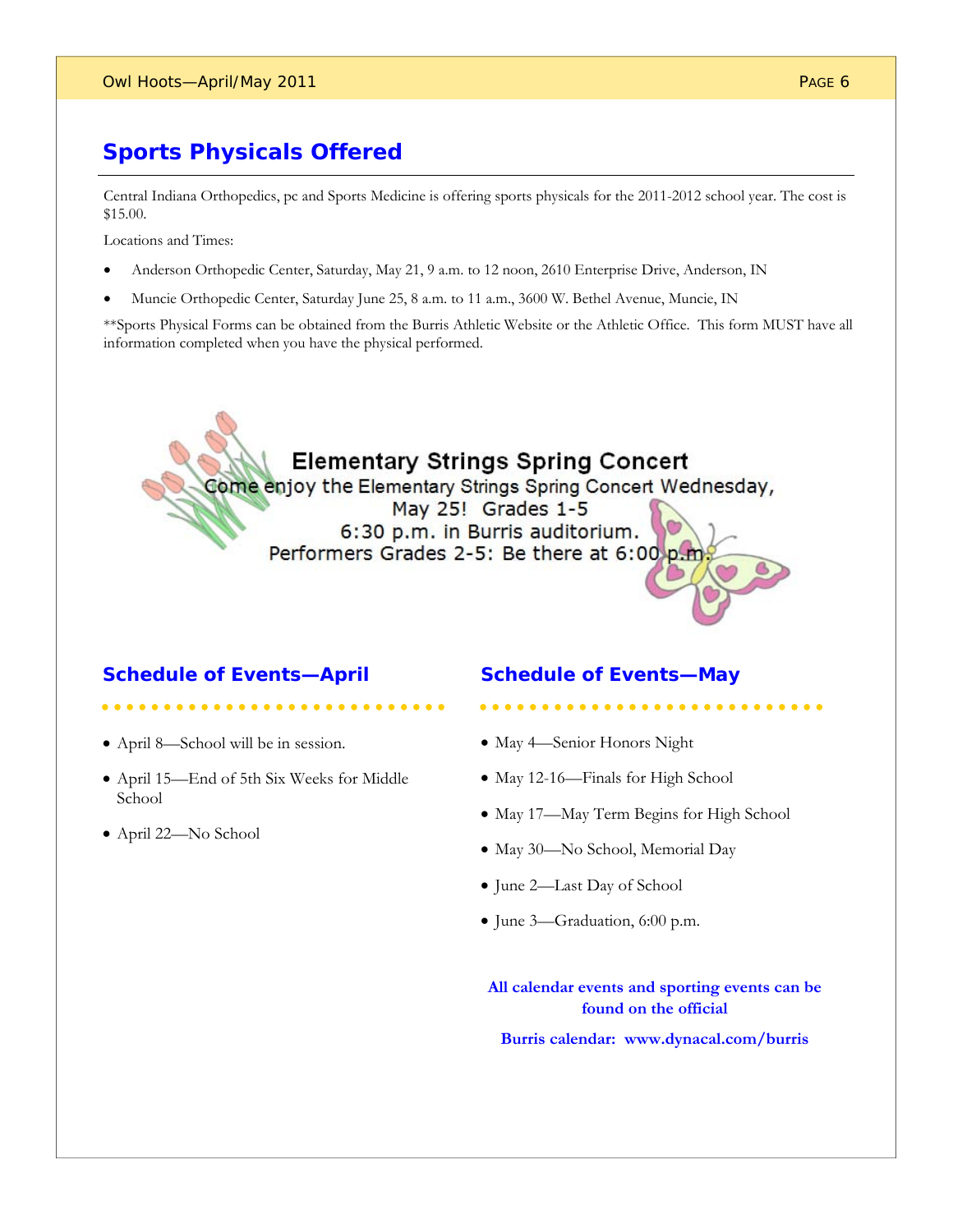### **From the Guidance Office**

**2011 Lugar Academy Days** are designed to educate high school sophomores and juniors about the various United States military academies. Information about application procedures is also shared. The events will be held in Indianapolis on Sunday, May 1, 2011, from 1:00 to 4:00 p.m., in Fort Wayne on Sunday, May 15, 2011, from 1:00 to 4:00 p.m., and in New Albany, on Sunday, May 22, 2011, from 1:00 to 4:00 p.m. More information about these events can be found at http://lugar.senate.gov/ services/academy or by contacting Dawn Herring, Academy Coordinator, at the Office of U.S. Senator Richard G. Lugar at (317) 226-5555 or dawn\_herring@lugar.senate.gov. If your student is considering a military academy after high school, he or she should plan to attend one of these very important meetings.

**Recommendations for freshmen and sophomores requesting Indiana Academy courses** will be needed for students beginning the 2011-2012 school year. Indiana Academy courses are designed for their eleventh and twelfth grade students, but at Burris, we are fortunate to have the opportunity to enroll in these classes when appropriate. The Indiana Academy and Burris administrations worked together to create a recommendation form to help guide students in deciding whether or not an Academy class is appropriate for them. Each freshman or sophomore requesting an Academy class should request two recommendation forms be completed on his or her behalf: One, from a Burris teacher in the subject closest to the one requested at the Academy (usually a world language) and the second, from a Burris math or English teacher. Interested students should pick up blank recommendation forms from the Counseling Center, and ask two teachers for recommendations. Teachers will return the forms directly to the Counseling Center. This should be done by April 29, 2011. These recommendations will be shared with the Academy instructors.

\*\*Freshmen who are currently successfully completing a first-year Academy language class do not need to submit recommendations for their second year.

**High school students intending to take Ball State classes next fall** should begin planning NOW. The Ball State University 2011-2012 undergraduate course catalog is available online at www.bsu.edu/academicsystems. This will allow students to read more about specific classes but will not give information about the course schedule. To find out when a specific course is offered, students should go to Course Planner at www.bsu.edu/apps/courseplanner/CourseInfo.asp. It is especially important to begin the registration process early if you are planning to take a Ball State course for dual (both high school and college) credit since you may sign up for the class at the same time as college students. Students planning to audit a college class (high school credit only) will not be able to register for the class until the week before Ball State classes begin in August. After selecting a Ball State class for the fall, pick up a pink Burris permission form from the Counseling Center. Please contact the Counseling Center for more information about the difference between dual credit and auditing a Ball State class.

**Ball State University language courses** require a placement test through the Department of Modern Languages and Classis in North Quad, Room 178. Burris students planning to take a BSU foreign language course next fall should take a placement test if they intend to enroll in any level other than entry level (usually 101). Burris students should call the Language Lab at 285-1361 ahead of time to make an appointment. Placement tests are given on Tuesdays, Wednesdays, and Thursdays between 9:00 and 11:00 and will be given throughout the summer. However, it is important to know what level at which you will enroll in order to fill out your BSU course request paperwork at Burris. So, please do not wait to take your placement test. Please let Mrs. Maugherman know if you will need to be excused from a Burris class to go over to BSU North Quad to take a language placement test.

**ALL Juniors should be registered to take either the SAT or ACT** (or both) this spring, if they have not already taken these tests. SAT has upcoming test dates in on May 7 and June 4, 2011. ACT has a test date on June 11, 2011. All test dates have specific deadline and late deadline dates, so please register on time. Registration books are available in the Counseling Center or register on-line for the SAT at **www.collegeboard.com**and the ACT at **www.act.org**. There are no test dates available over the summer**. Parents, please encourage your juniors to take care of this now. Waiting until senior year is not a good idea.** 

Fee waivers for both SAT and ACT are available to juniors and seniors who participate in the Free and Reduced Lunch program and/or are Twenty-first Century Scholars. These fee waivers can be obtained from Mrs. Maugherman or Mrs. Flannery in the Counseling Center. If you think you might be eligible, please ask about fee waivers.

If you have questions about which test you should take, please talk with a guidance counselor. All juniors should have practice SAT and ACT test scores on file and these can help you decide which test is better for you.